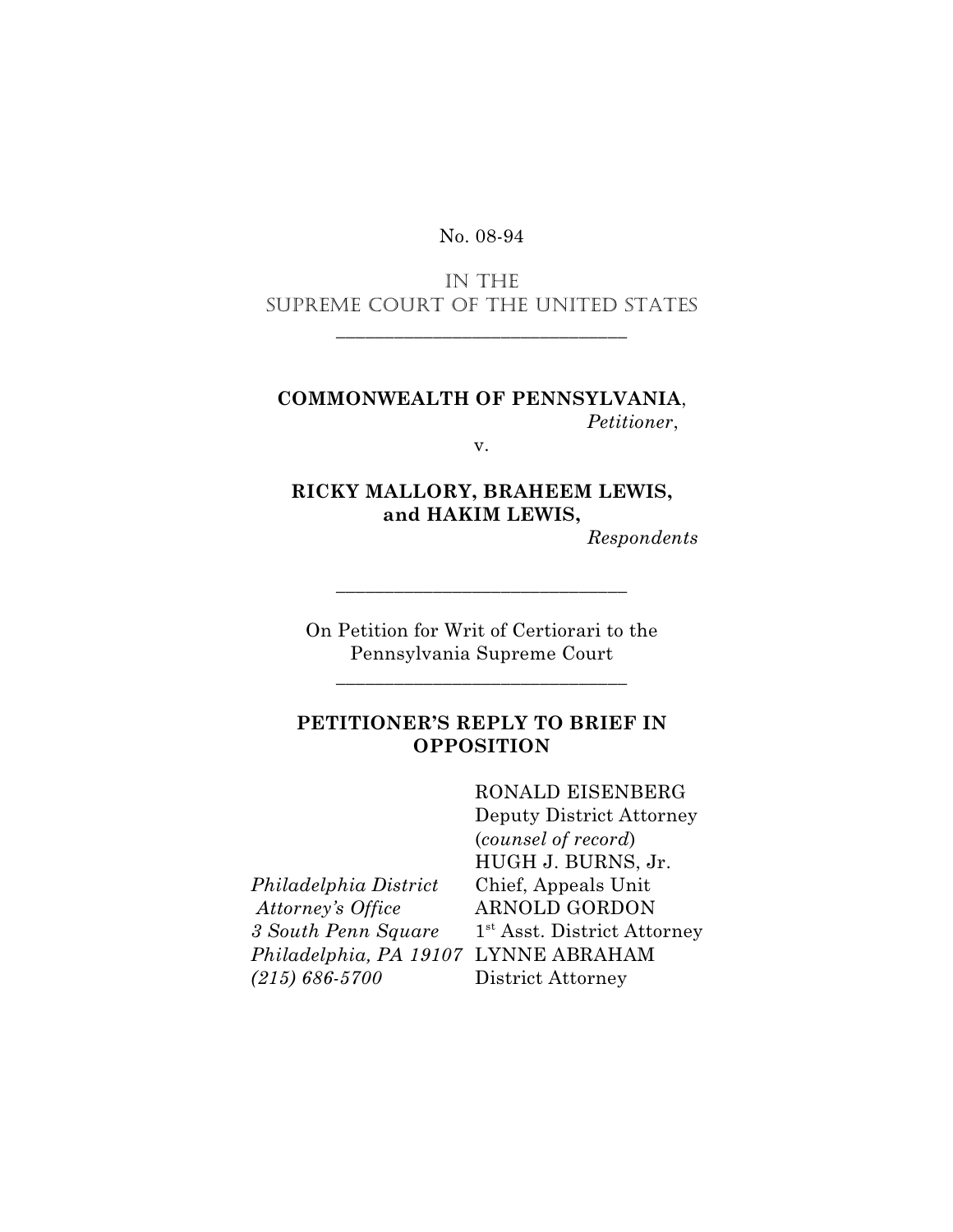## **Table of Contents**

|            | Table of Citations                                                                                                                     |   |
|------------|----------------------------------------------------------------------------------------------------------------------------------------|---|
|            | Reply Argument                                                                                                                         |   |
| 1.         | The brief in opposition serves only to<br>emphasize the importance of the<br><i>Strickland</i> prejudice question before<br>the Court. |   |
| П.         | The ruling below was final under this<br>Court's controlling precedent, and was<br>not based on state law.                             | 6 |
| Conclusion |                                                                                                                                        |   |

i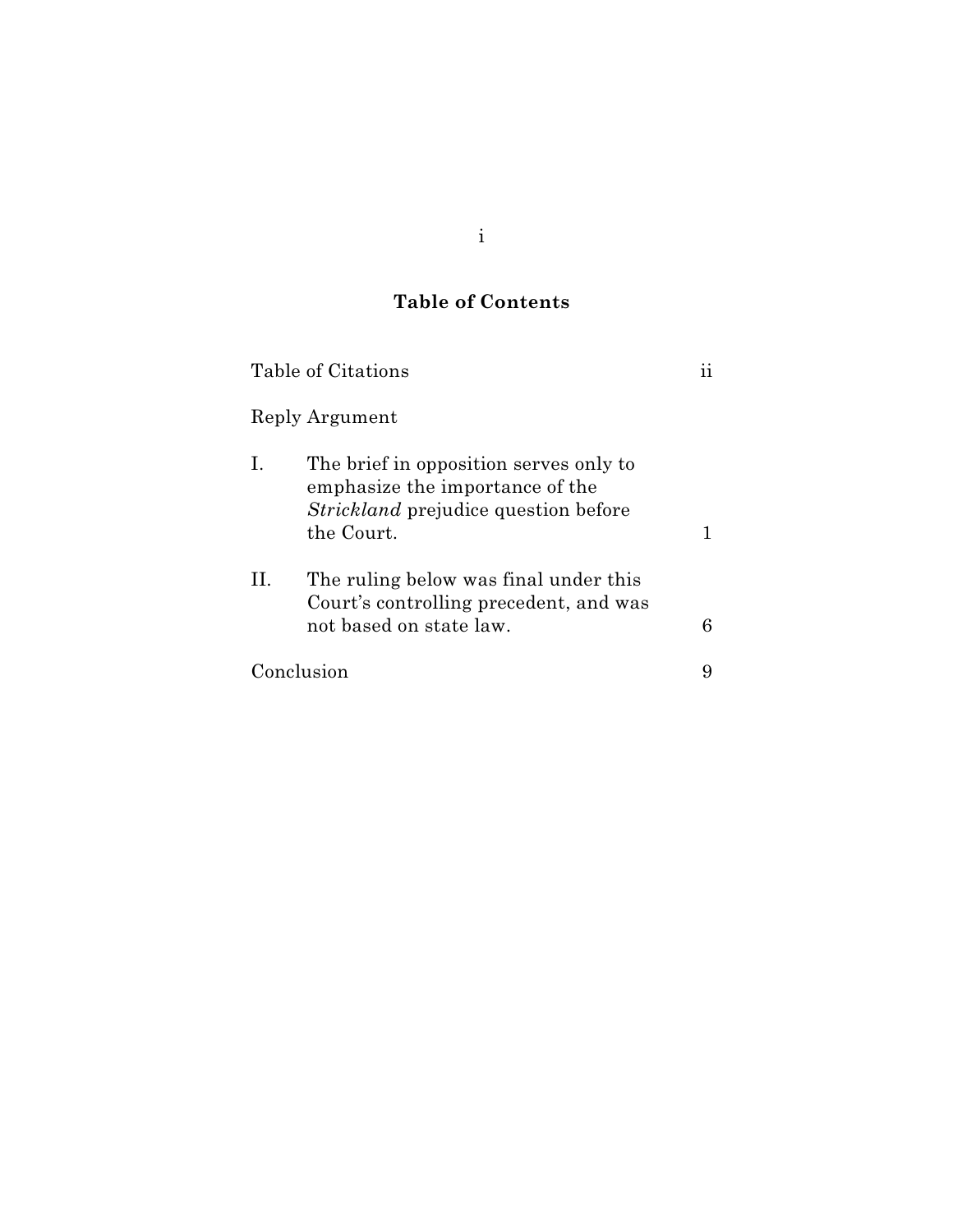## **Table of Citations**

| <i>Florida v. Nixon</i> , 543 U.S. 175 (2004)    | 4       |
|--------------------------------------------------|---------|
| <i>Hill v. Lockhart, 474 U.S. 52 (1985)</i>      | 1, 2    |
| Pennsylvania v. Ritchie, 480 U.S. 39 (1987)      | 6, 7, 8 |
| Roe v. Flores-Ortega, 528 U.S. 470 (2000)        | 1, 2    |
| Strickland v. Washington, 466 U.S. 668<br>(1984) | 2, 3, 5 |
| United States v. Cronic, 466 U.S. 648 (1984)     | 5       |

ii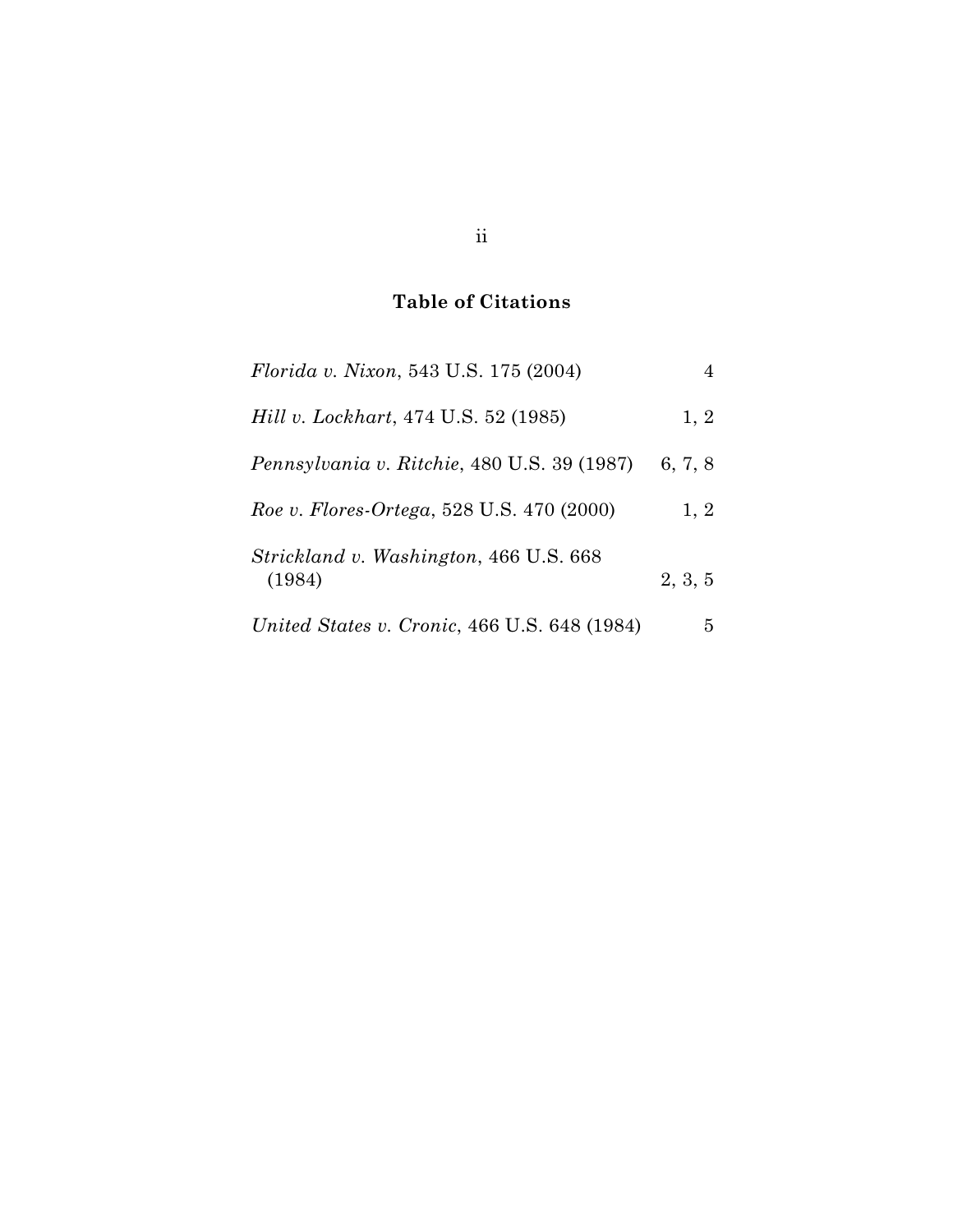### **Reply Argument**

## **I. The brief in opposition serves only to emphasize the importance of the** *Strickland* **prejudice question before the Court.**

The question presented is whether a criminal defendant can establish ineffective assistance of counsel merely by asserting "prejudice" as to a specific stage of the trial, without showing that the alleged ineffectiveness had any effect on the verdict or sentence. Respondents' answer – a resounding but unreasoned "yes" – demonstrates the need for this Court's review.

Respondents maintain that their ineffectiveness claim – that counsel failed to shepherd them properly through the jury waiver process – is just like a claim that counsel was ineffective in relation to a guilty plea, or in failing to file a notice of appeal. Therefore, say respondents, this case is easily controlled by *Hill v. Lockhart*, 474 U.S. 52 (1985), and *Roe v. Flores-Ortega*, 528 U.S. 470 (2000), and there is no certworthy issue. Brief in Opp. at 4-6.

Apparently, however, the application of these precedents to the question presented here is somewhat less obvious than respondents now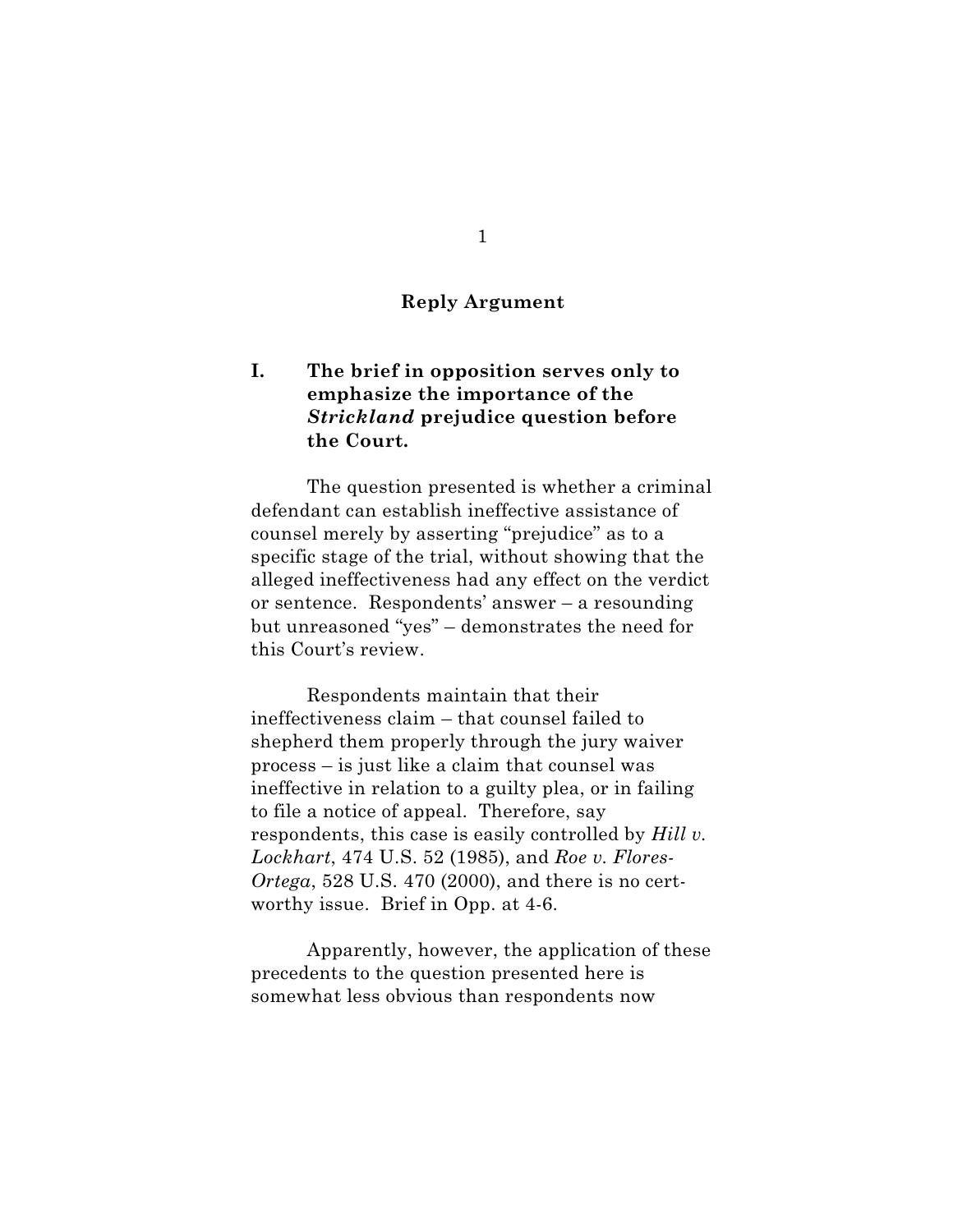insist, because this is the first time they have cited either *Hill* or *Roe* since the prosecution began. In fact, federal and state courts are in disarray about the nature of the prejudice assessment in the context of both jury waiver ineffectiveness claims, Certiorari Pet. at 12-15, and guilty plea ineffectiveness claims, Certiorari Pet. at 20-22. Respondents do not even attempt to address these lower court conflicts.

Rather, respondents simply declare that their lawyers' conduct caused them to "forfeit[ ] an entire judicial proceeding," Brief in Opp. at 8, and thus that they should not have to show real prejudice, in the form of an effect on the outcome of the trial they received.

But this is circular reasoning. The whole question here is whether respondents' decision to take a bench trial rather than a jury trial can be treated as "the result of the proceeding" for purposes of assessing prejudice under *Strickland v. Washington*, 466 U.S. 668, 694 (1984). *See* Certiorari Pet. at 7-11. Respondents did, after all, have a trial: a three-day trial, with multiple witnesses, lengthy cross-examination, and extensive closing arguments. That is hardly the same as a defendant who has no appeal at all because his lawyer neglects to file the necessary notice. If what respondents want is a new trial, they must show that the one they already had did

2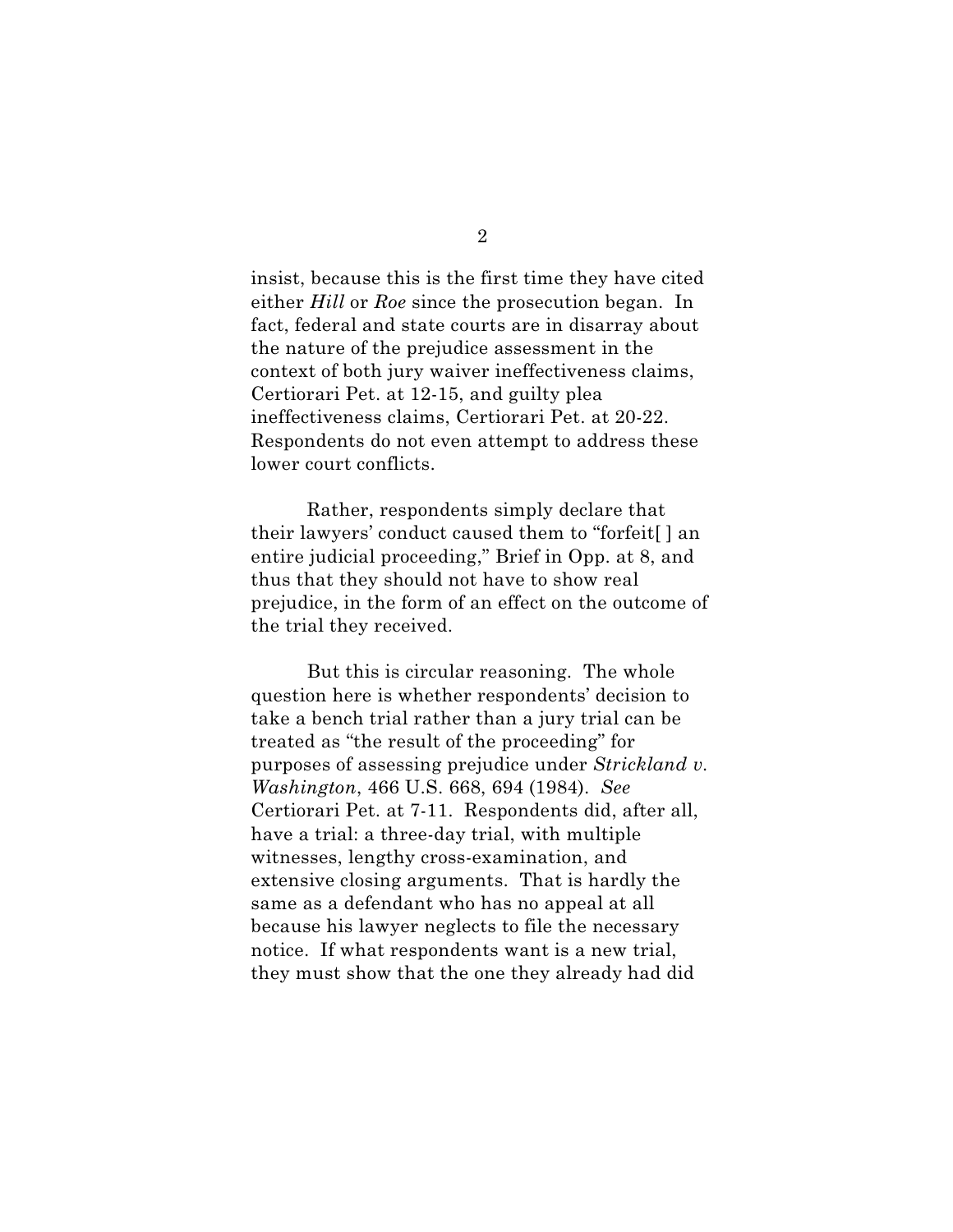not "produce[ ] a just result." *Strickland*, 466 U.S. at 686.

Respondents nonetheless contend that they should not have to prove full prejudice because their ineffectiveness claim is not merely one of "'trial error', or an error which occurred during the presentation of a case." Instead, counsel allegedly deprived them of their independent constitutional right to a jury trial. Brief in Opp. at 7.

This is an empty distinction. There are many constitutional rights, independent of the right to effective counsel, that involve the conduct of a trial. These include the right to testify or not to testify, the right to confront witnesses, the right to compel process, and the right to present defense evidence. All of these can be lost through an attorney's actions. Yet, when counsel's conduct allegedly prevents the defendant from testifying, or calling a witness, or presenting a defense, there can be no serious argument that he is entitled to a presumption of prejudice. *See* Certiorari Pet. at 22- 24. Instead he must show that the missed opportunity affected the outcome of the trial in light of all the evidence.

Respondents insist, however, that the nominal showing required by the court below really was "actual prejudice," not just presumed prejudice. Brief in Opp. at 8-9. But calling it so does not make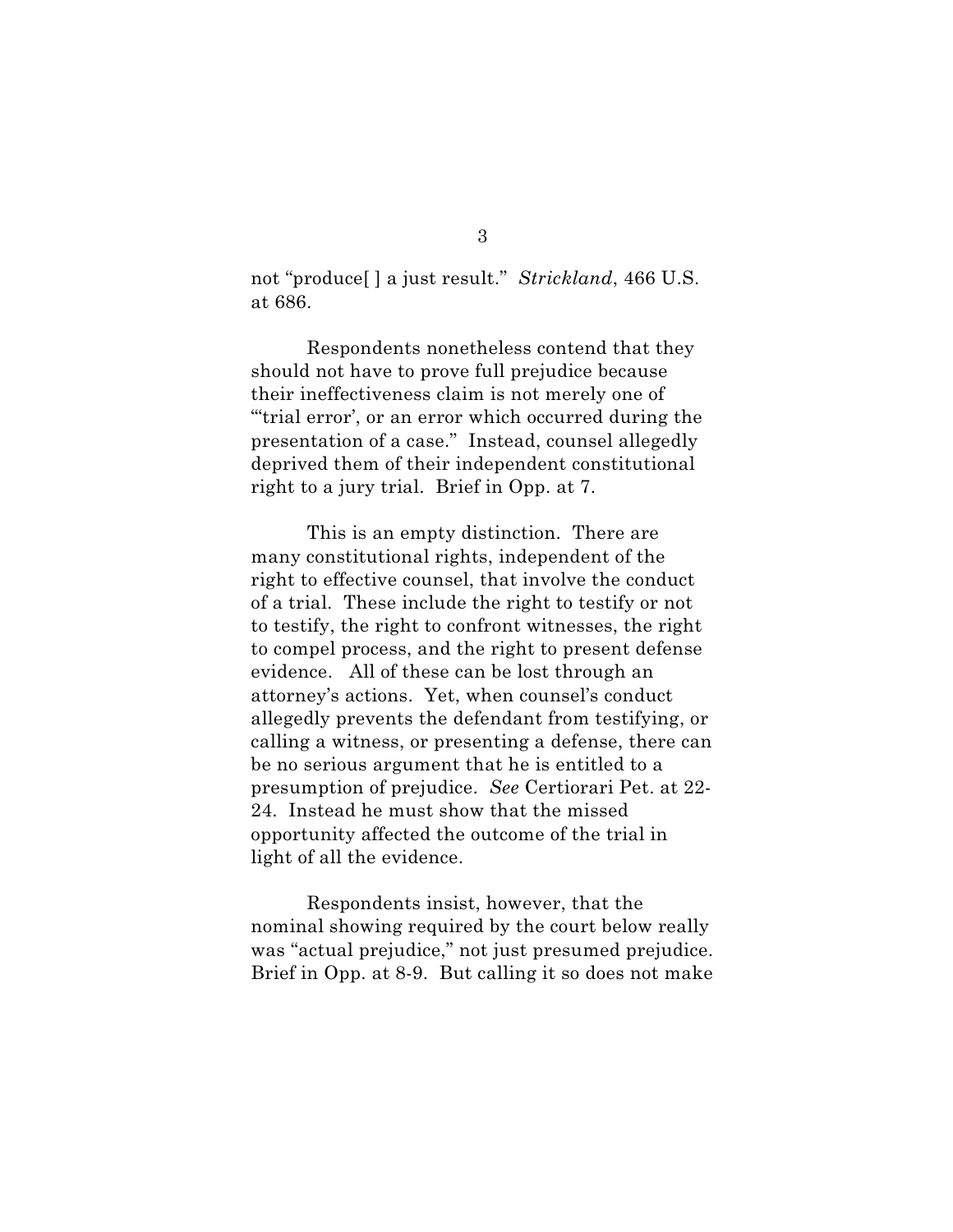it so. If this is not presumption of prejudice, what would be?

Paradoxically, respondents place great reliance on *Florida v. Nixon*, 543 U.S. 175 (2004), a case in which the Court refused to presume prejudice. Respondents contend that their situation is distinguishable. Brief in Opp. at 6-7. That argument, however, in effect concedes that the presumption of prejudice is exactly what respondents are seeking.

The *Florida v. Nixon* decision, moreover, presented a far stronger basis for presuming prejudice than does respondents'. The Court made clear that a presumption of prejudice is "reserved for cases in which counsel fails meaningfully to oppose the prosecution's case." 543 U.S. at 179. But there the trial lawyer explicitly *conceded guilt*, contesting only the penalty phase, and still did not merit a presumption of prejudice. Here, by contrast, all three lawyers fought vigorously at the trial, which consisted largely of their objections, cross-examination, and argument. The fact that they advised their clients to accept the judge as fact finder does not conceivably constitute a failure to meaningfully oppose the prosecution's case.

Finally, respondents argue that they should not be required to show prejudice to the outcome of trial because it is too hard to do. They protest that any such effort would require "speculation." Brief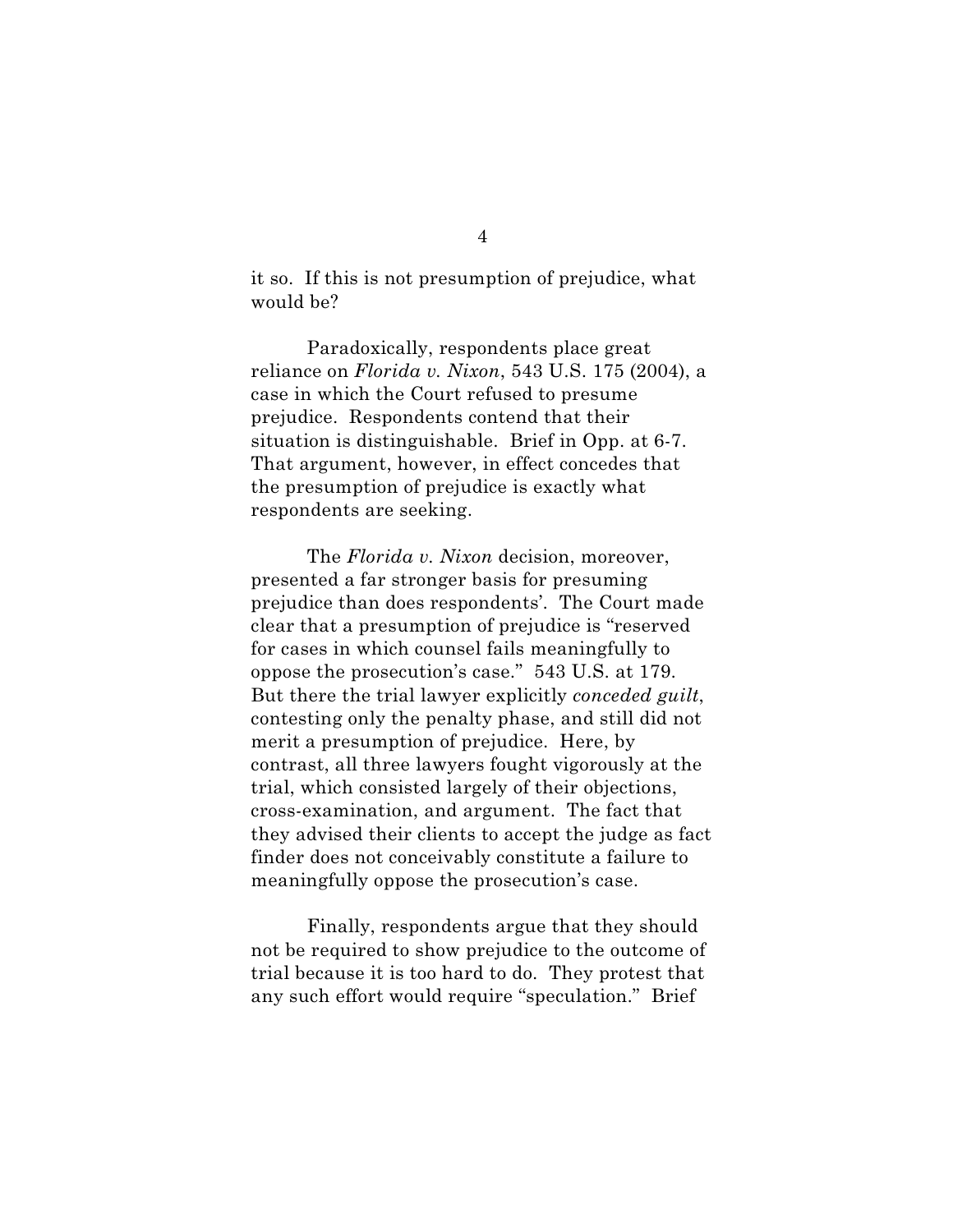in Opp. at 8, 11. But that is always true of *Strickland* prejudice analysis. The defendant contends that his lawyer should have done something differently, and the court attempts to determine what the effect would have been. The inquiry is inherently inferential.

What respondents really seem to mean, however, is that actual prejudice is too hard to show because it infrequently exists in the jury waiver ineffectiveness context. But that is no cause to dispense with the prejudice prong. The Court did not create the presumption of prejudice in order to relieve defendants of a burden they would otherwise have difficulty meeting; on the contrary, the presumption was intended for "circumstances that are so likely to prejudice the accused that the cost of litigating their effect in a particular case is unjustified." *Untied States v. Cronic*, 466 U.S. 648, 658 (1984).

The decision to be tried by a judge rather than a jury will seldom affect the verdict to the defendant's detriment, as long as the fact finder is fair; and if not, then the defendant is properly required to provide some evidence of bias in order to establish ineffective assistance of counsel. That is as it should be. Review is warranted to settle the question.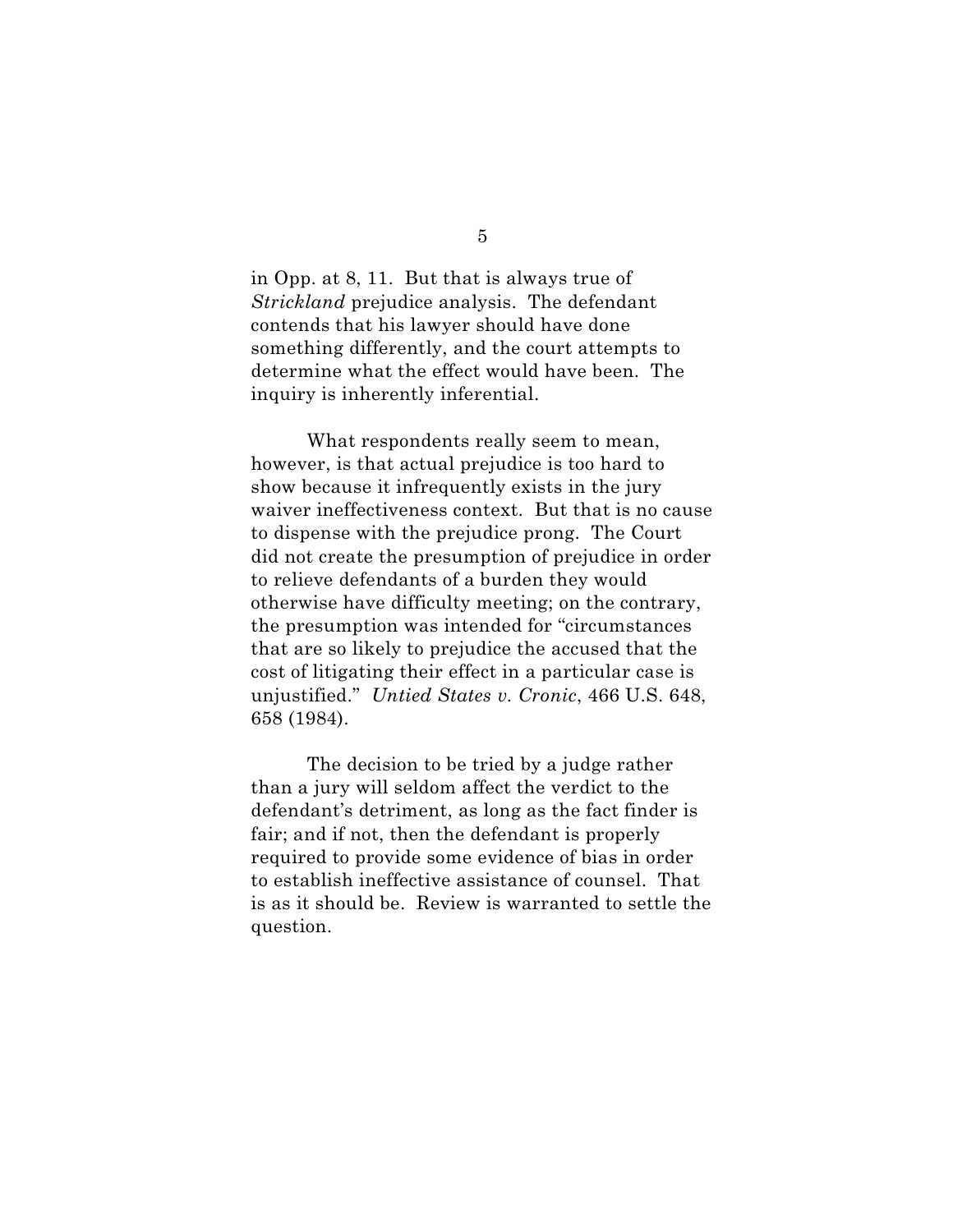## **II. The ruling below was plainly final under this Court's controlling precedent, and was not based on state law.**

Respondents assert that the state supreme court "merely remanded" the matter for further proceedings, that its ruling is not final, and that the case therefore is not properly before this Court. *See* Brief in Opp. at 3 (second sentence), 9 (argument heading).

Respondents cite no law for their argument, but directly applicable authority, in another case arising from the Pennsylvania Supreme Court, negates the claim. In *Pennsylvania v. Ritchie*, 480 U.S. 39 (1987), the Court granted review of a state supreme court Sixth Amendment ruling. The state court holding was that the defendant had a constitutional right to review the confidential file compiled by a child protective services agency investigating a child abuse claim.

The defendant argued in this Court that jurisdiction was lacking. The ruling below was not final, contended the defendant, because the state court mandate merely remanded the case to the trial judge to allow review of the file, to determine whether any of its contents might have aided the defense, and if so to grant a new trial.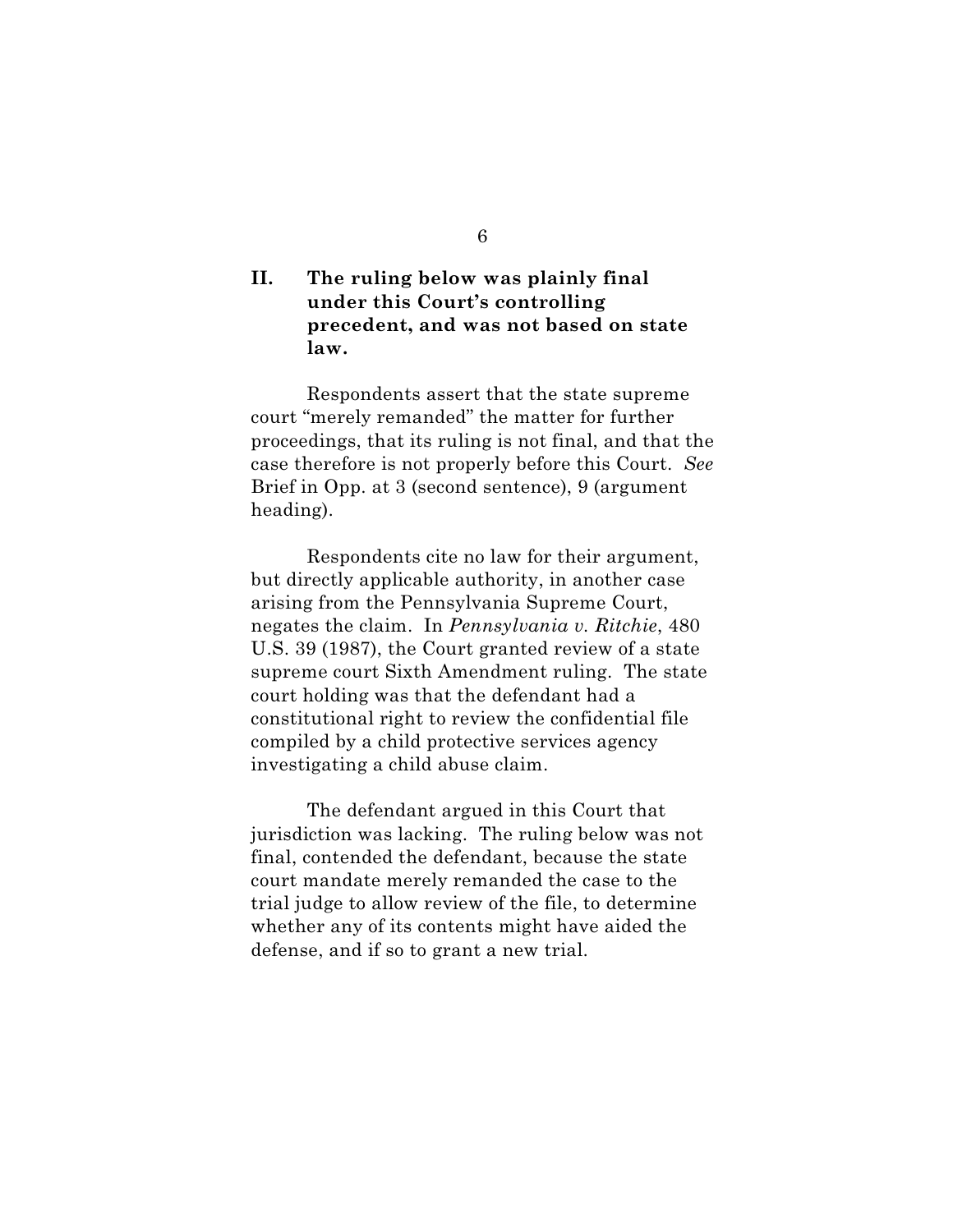This Court rejected the finality challenge. The Court concluded that, if the remand went forward, there would be no practical way for the Commonwealth to achieve review of the Sixth Amendment ruling in question. Under any permutation of possible results, the Commonwealth would at best be forced to re-argue constitutional questions that the state courts had already resolved, and that would be subject to law-of-thecase bars there, unless and until this Court regranted certiorari on the exact issue that was already before it. "The goals of finality would be frustrated, rather than furthered, by these wasteful and time-consuming procedures." 480 U.S. at 48.

This case is in precisely the same posture. As in *Ritchie*, the state supreme court has announced its views on the federal constitutional standard to be applied to respondents' ineffective assistance claim, and has remanded only for application of the standard by the trial judge. App. 42-44. Win or lose on the facts, the Commonwealth can receive no further review in the state courts on the constitutional question now before this Court. This Court need not defer its consideration merely because of the theoretical possibility that the case could reach it again after years of additional proceedings. *Ritchie* disposes of respondents' finality challenge.

Respondents also charge that this Court lacks jurisdiction because the ruling below rests on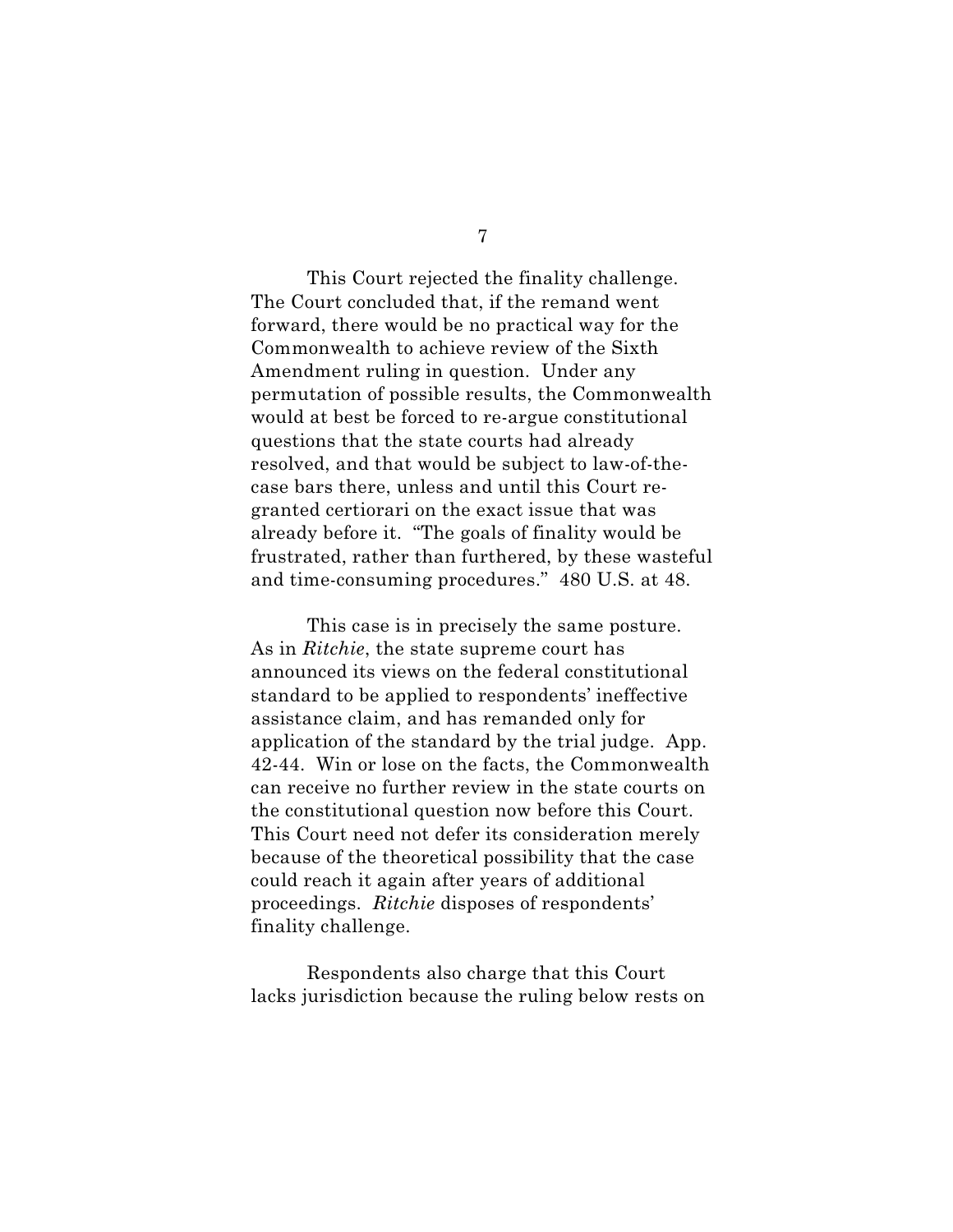an independent state ground. According to respondents, the state supreme court decision was really just an application of the state procedural rule calling for jury waiver colloquies. Brief in Opp. at 10-11.

The claim is untenable. In reality, the state supreme court discussed its procedural rule only to hold that the trial judge had erred in relying on it to determine what were really constitutional issues. App.  $22-24$ <sup>1</sup>. That is why the court spent the next 20 pages of its opinion discussing federal questions, without further reference to state procedural rules. Respondents have gotten it exactly backwards.

The case is properly before this Court.

 $14$ <sup>1</sup> A waiver colloquy is a procedural device; it is not a constitutional end or a constitutional 'right." . . . The right to a jury trial in criminal cases, unlike the Rule-based requirement of a waiver colloquy, does implicate constitutional concerns." App. 23-24.